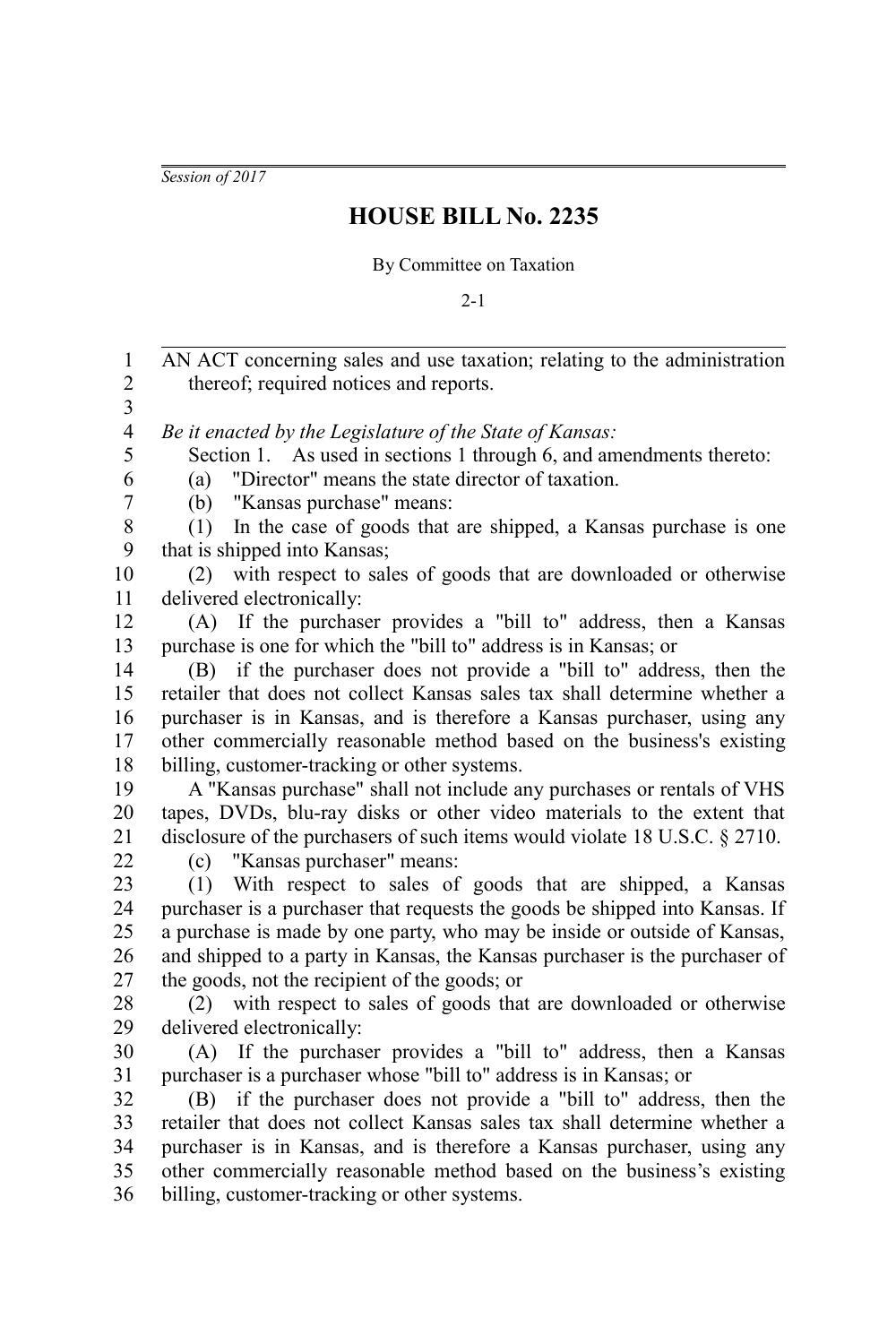(d) (1) "Retailer that does not collect Kansas sales tax" means a retailer that sells goods to Kansas purchasers and that does not collect Kansas sales or use tax. A retailer that does not collect Kansas sales tax includes a retailer that makes sales in Kansas both by means of download of digital goods or software and by means of shipping or otherwise physically delivering goods to a Kansas purchaser. 1 2 3 4 5 6

(2) A "retailer that does not collect Kansas sales tax" does not include: 7 8

(A) A retailer that makes sales in Kansas solely by means of download of digital goods or software; or 9 10

(B) a retailer that makes less than \$50,000 in total gross sales in Kansas in the prior calendar year and that reasonably expects total gross sales in Kansas in the current calendar year will be less than \$50,000. 11 12 13

14

(e) "Secretary" means the secretary of revenue.

Sec. 2. A retailer that does not collect Kansas sales tax who makes sales to a Kansas purchaser shall maintain records and books of such sales in the same manner as provided in K.S.A. 79-3609, and amendments thereto. If any such retailer fails to voluntarily furnish any of the information specified in K.S.A. 79-3609(a), and amendments thereto, when requested by the director, or the director's duly authorized agents and employees, the director may issue subpoenas to compel access to or for the production of such books, papers, records, invoices or documents in the custody of or to which the retailer has access, or to compel the appearance of such retailer, and may issue interrogatories to any such retailer to the same extent and subject to the same limitations as would apply if the subpoena or interrogatories were issued or served in aid of a civil action in the district court. The director may administer oaths and take depositions to the same extent and subject to the same limitations as would apply if the deposition was in aid of a civil action in the district court. In case of the refusal of any retailer to comply with any subpoena or interrogatory or to testify to any matter which such person may be lawfully questioned, the district court of any county may, upon application of the director, order such retailer to comply with such subpoena or interrogatory or to testify. Failure to obey the court's order may be punished by the court as contempt. Subpoenas or interrogatories issued under the provisions of this section may be served upon individuals and corporations in the manner provided in K.S.A. 60-304, and amendments thereto, for the service of process by any officer authorized to serve subpoenas in civil actions or by the director. 15 16 17 18 19 20 21 22 23 24 25 26 27 28 29 30 31 32 33 34 35 36 37 38 39

Sec. 3. (a) (1) Each retailer that does not collect Kansas sales tax shall notify Kansas purchasers that sales or use tax is due on all purchases made from the retailer that are not exempt from sales tax and that the state of Kansas requires the purchaser to report use taxes due on their K-40 tax 40 41 42 43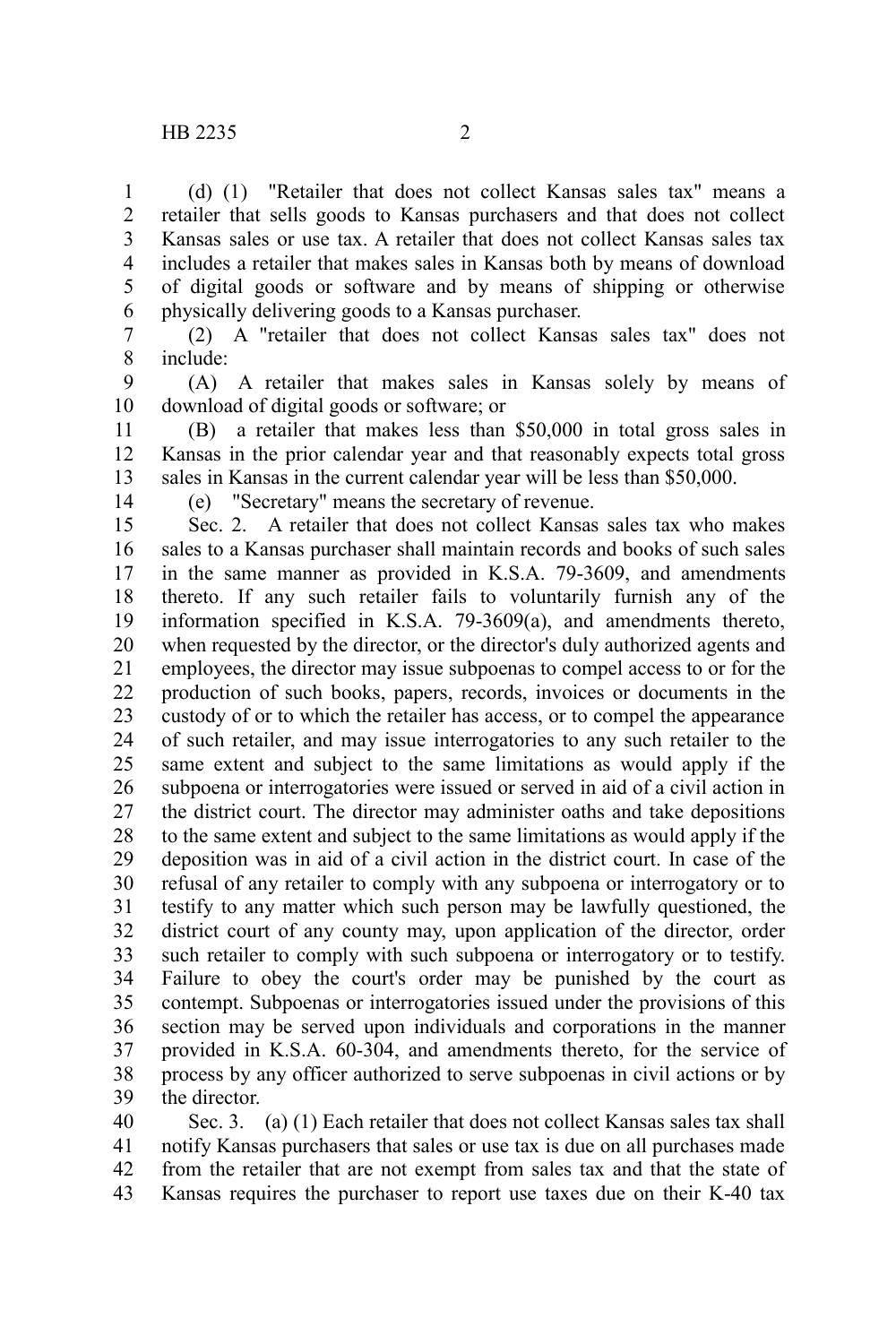form. Such notice must be provided with respect to each transaction between the retailer that does not collect Kansas sales tax and a Kansas purchaser. Such notice must be clearly legible, reasonably prominent and located in close proximity to the total price. 1  $\mathcal{L}$ 3 4

(2) The notice required by this section shall contain the following information: 5 6

(A) A statement indicating that the retailer does not collect Kansas sales or use tax; 7 8

(B) the purchase is not exempt from Kansas sales or use tax merely because it is made over the internet or by other remote means; and 9 10

(C) the state of Kansas requires a Kansas purchaser to report the use tax due on such purchaser's K-40 tax form. 11 12

(3) Failure to provide the notice required by subsection (a) shall subject the retailer to a penalty of \$10 for each such failure. The director may waive all or a portion of such penalty for reasonable cause shown. 13 14 15

(b) (1) Each retailer that does not collect Kansas sales tax shall send an annual notice to all Kansas purchasers by January 31 of each year summarizing the Kansas purchases of a Kansas purchaser for the preceding calendar year. Such notice shall be sent separately to all Kansas purchasers by first-class mail, shall include the words "Important Tax Document Enclosed" on the exterior of the mailing and shall not be included with any other shipments. 16 17 18 19 20 21 22

(2) The notice required by this subsection shall include the following information: 23 24

 $25$ 

(A) The name of the retailer;

(B) the total amount paid by the Kansas purchaser for Kansas purchases made from the retailer in the previous calendar year. Such notification shall also include, if available, the dates of purchase, the amounts of each purchase and the category of the purchase, including, if known by the retailer, whether the purchase is exempt or not exempt from taxation; 26 27 28 29 30 31

(C) that the state of Kansas requires use taxes due to be reported on the K-40 tax form; 32 33

(D) that the retailer is required by law to provide the Kansas department of revenue with the total dollar amount of purchases made by the Kansas purchaser, however, no information about the purchase other than the dollar amount will be provided to the department; and 34 35 36 37

38

(E) any other information required by the director.

(3) If the retailer is required by another state to provide a similar notice, and the retailer provides a single such notice to all purchasers with respect to items purchased for delivery in all states, the notice required by subsection (b) shall be sufficient if it contains substantially all the information required in a form that is generalized to any state. 39 40 41 42 43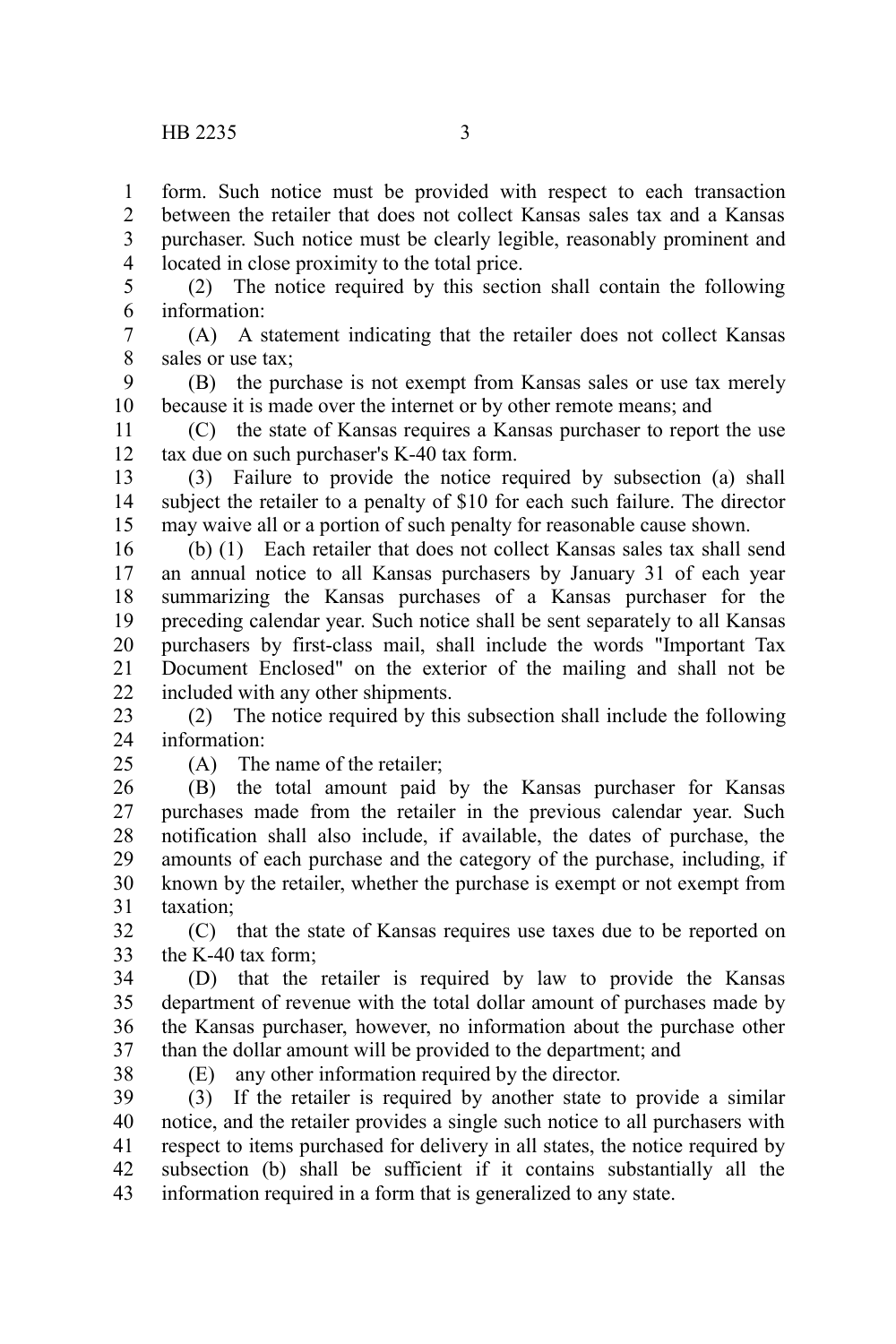(4) Any retailer that does not collect Kansas sales tax that is required to send an annual notice to Kansas purchasers as required by this subsection shall not be required to send the notice to any de minimis Kansas purchaser. A de minimis Kansas purchaser shall be a Kansas purchaser whose total Kansas purchases for the prior calendar year are less than \$200. Such retailer shall make commercially reasonable business efforts, based on the business's existing billing, customer-tracking or other systems, to identify multiple purchases made by a single Kansas purchaser. 1 2 3 4 5 6 7 8

(5) Failure to provide the notice required by subsection (b) shall subject the retailer to a penalty of \$10 for each such failure. The director may waive all or a portion of such penalty for reasonable cause shown. 9 10 11

Sec. 4. (a) On or before March 1 of each year, each retailer that does not collect Kansas sales tax who is required to file a notice under the provisions of section 3(b), and amendments thereto, shall file an annual statement for each purchaser to the department of revenue on such forms as approved by the department. Such notice shall contain the following information: 12 13 14 15 16 17

18

(1) The name of each Kansas purchaser;

(2) the billing address of each Kansas purchaser, if the information was provided to the retailer; 19 20

(3) the shipping address of each Kansas purchaser, if the information was provided to the retailer; and 21 22

(4) the total amount of Kansas purchases made by each Kansas purchaser during the prior calendar year. No other information about the purchase shall be provided. 23 24 25

(b) If the retailer has more than one Kansas billing address or more than one Kansas shipping address for a Kansas purchaser, then the retailer shall provide all such addresses of the Kansas purchaser. 26 27 28

(c) Any retailer who is not required to send any notices pursuant to the provisions of section 3(b)(4), and amendments thereto, shall also be exempt from the requirements to send the report required by this section. 29 30 31

(d) If a retailer is required to provide any notices pursuant to the provisions of section 3(b), and amendments thereto, then such retailer must include all the purchases made by all Kansas purchasers in its report, including any purchases made by de minimis Kansas purchasers as determined under section 3(b)(4), and amendments thereto. 32 33 34 35 36

(e) Failure to file the notice required by this section shall subject the retailer to a penalty equal to \$10 times the number of Kansas purchasers that should have been included in the report. The director may waive all or a portion of such penalty for reasonable cause shown. 37 38 39 40

Sec. 5. Any information obtained by the department of revenue in connection with the administration of sections 1 through 4, and amendments thereto, shall be subject to the same confidentiality provisions 41 42 43